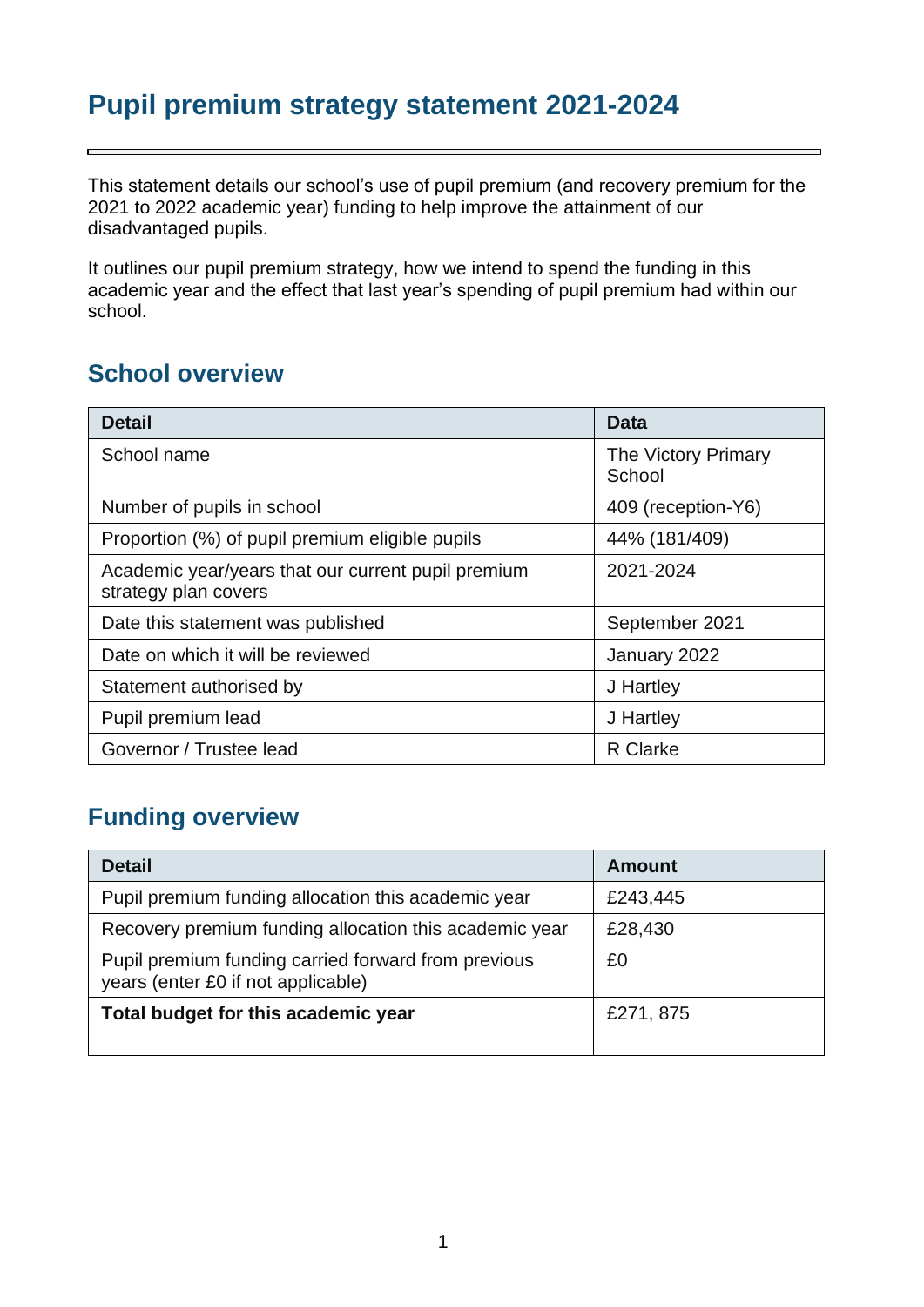# **Part A: Pupil premium strategy plan**

### **Statement of intent**

The principles that guide our decisions when allocating pupil premium funding:

- The United Learning Trust's vision is for 'The best in everyone' regardless of background or barriers to learning. Therefore, at The Victory Primary School, we believe all pupils should make good progress and achieve their potential across all subjects.
- The Pupil Premium should support improved attainment, raised expectations and readiness for life and learning.
- Research shows that quality-first teaching has the greatest impact on closing the disadvantaged attainment gap. Therefore, excellent teaching in every lesson is what drives our approach. We have a robust process that starts with assessment, analysis of the assessment to find gaps in learning, structured changes to curriculum pedagogy and scaffolding learning to maximise pupils' accelerated learning.
- The Pupil Premium should address the needs of pupils as early as possible. It should focus on gaps in learning. End of Key stage outcomes are a by-product of this approach.
- To ensure the process is effective, all staff take responsible for disadvantaged pupils and have high expectations of what they can achieve.

# **Challenges**

This details the key challenges to achievement that we have identified among our disadvantaged pupils.

| <b>Challenge</b><br>number | <b>Detail of challenge</b>                                                                                                                                                                                                                                                                                                                                                                                                          |
|----------------------------|-------------------------------------------------------------------------------------------------------------------------------------------------------------------------------------------------------------------------------------------------------------------------------------------------------------------------------------------------------------------------------------------------------------------------------------|
|                            | <b>Speech &amp; language:</b> On entry to school, data for speech, language and<br>communication (SL&C) in EYFS is low for many children and especially<br>low for those classified as disadvantaged. This is identified through<br>assessments, observations and discussions with learners and EYFS<br>baseline data. This has the potential to impact on wider academic<br>achievement, as they progress through their schooling. |
| 2                          | <b>Reading:</b> Assessments, observations and discussions with learners<br>show that disadvantaged children generally have greater difficulty<br>mastering early reading skills, including phonics, than their peers. This<br>has a negative impact on their development as readers and their access<br>to the wider curriculum.                                                                                                    |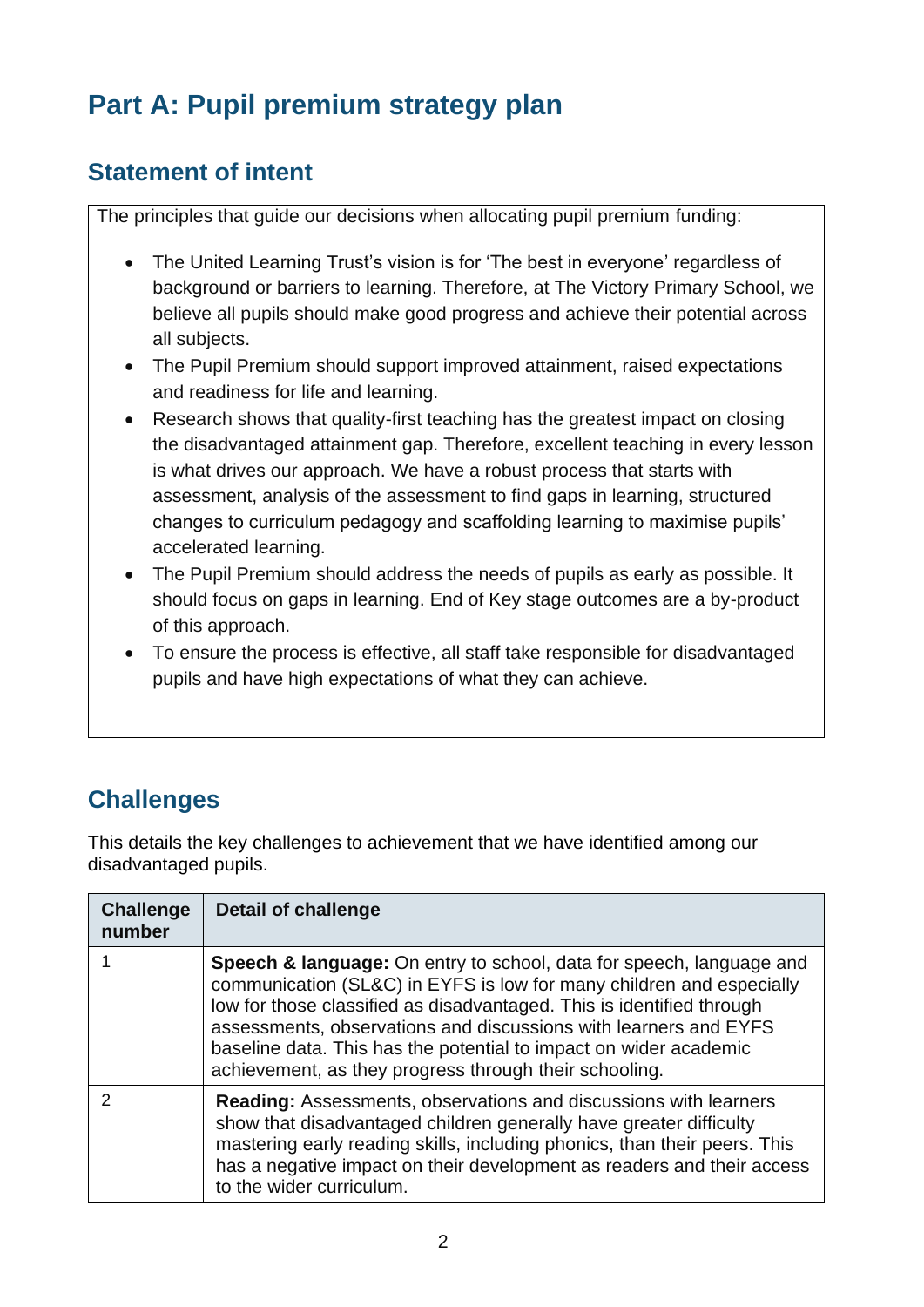|   | In addition, they typically have limited opportunities to engage with<br>reading outside of the school day and so are reading less often.                                                                                                                                                                                                                                                                                                  |
|---|--------------------------------------------------------------------------------------------------------------------------------------------------------------------------------------------------------------------------------------------------------------------------------------------------------------------------------------------------------------------------------------------------------------------------------------------|
| 3 | Writing & Mathematics: Internal and external data indicates that Maths<br>and Writing attainment for disadvantaged learners is below that of non-<br>disadvantaged learners. Children's knowledge of number facts including<br>x tables needs to improve.                                                                                                                                                                                  |
| 4 | <b>Wellbeing:</b> Discussions with parents and children indicate that the<br>education and wellbeing of disadvantaged children have been<br>negatively impacted, to a greater extent than non-disadvantaged peers,<br>by the partial school closures. (This hypothesis is supported by national<br>studies.) This has led to increased gaps in learning, lower resilience and<br>an increase in the need for social and emotional support. |
|   | Children with disadvantage can face more challenging home lives<br>where families may need support with the pastoral and social needs of<br>their children.                                                                                                                                                                                                                                                                                |
|   | Assessment and discussion with parents, staff and children indicates<br>that disadvantaged children have had an even greater reduction in<br>access to enrichment activities than their peers during the pandemic.<br>This includes opportunities to develop social and emotional skills.                                                                                                                                                  |
| 5 | Attendance: Data analysis demonstrates attendance of disadvantaged<br>children is below that of non-disadvantaged children. They are also<br>more likely to have time off for illness and the length of the absence can<br>be longer than that of their peers. Therefore, they are at increased risk<br>of reaching the threshold for persistent absence. This situation has been<br>exacerbated during the pandemic.                      |

#### **Intended outcomes**

This explains the outcomes we are aiming for **by the end of our current strategy plan**, and how we will measure whether they have been achieved.

| <b>Intended outcome</b>                                                                                                                                        | <b>Success criteria</b>                                                                                                                                                                                                                                                                                                                                                                                                    |
|----------------------------------------------------------------------------------------------------------------------------------------------------------------|----------------------------------------------------------------------------------------------------------------------------------------------------------------------------------------------------------------------------------------------------------------------------------------------------------------------------------------------------------------------------------------------------------------------------|
| Improve the quality of teaching in all<br>areas of learning through the up to date,<br>research-based practices as identified in<br>the Great Teacher Toolkit. | All staff trained to a high level so that<br>they are clear on 'The Victory Way' of<br>teaching.<br>All lessons are of a good standard                                                                                                                                                                                                                                                                                     |
| Improved speech, language,<br>communication and vocabulary among<br>disadvantaged learners.                                                                    | Assessments and observations indicate<br>significantly improved speech, language<br>and communication skills among<br>disadvantaged learners.<br>Vocabulary development will be evident<br>across the curriculum. Triangulated<br>evidence will demonstrate access and<br>engagement in lessons with improved<br>outcomes evident through work scrutiny.<br>Interventions by the Speech and<br>Language Therapist and NELI |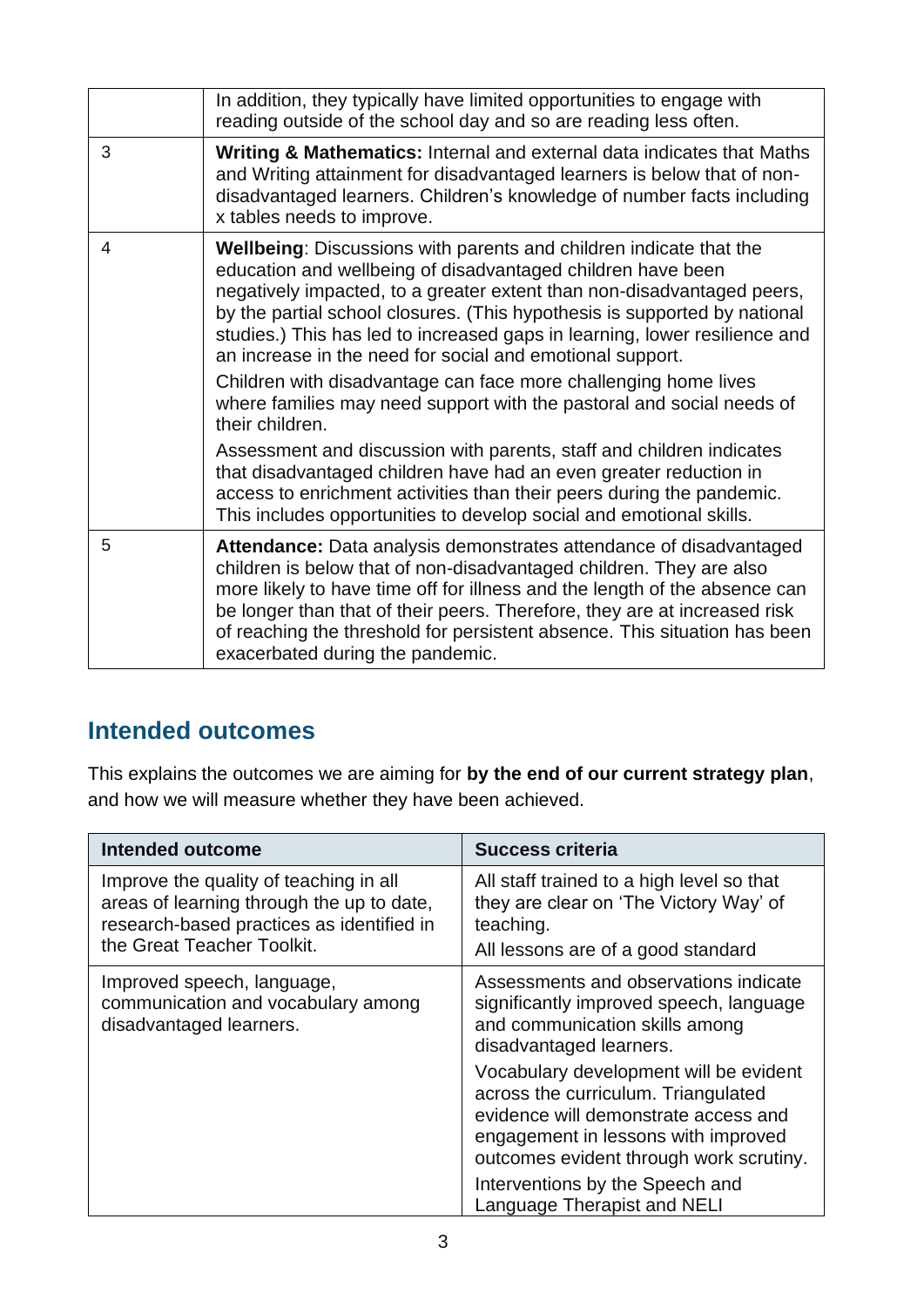|                                                                                                   | intervention will lead to accelerated<br>progress.                                                                                                                                                                         |
|---------------------------------------------------------------------------------------------------|----------------------------------------------------------------------------------------------------------------------------------------------------------------------------------------------------------------------------|
|                                                                                                   | There is a continued upward trend of<br>pupils in Reception achieving GLD.                                                                                                                                                 |
| Improved reading attainment among<br>disadvantaged pupils<br>Ensure the youngest disadvantaged    | The teaching of Reading & phonics will<br>be quality assured as at least good.                                                                                                                                             |
| pupils get a strong start in reading so<br>more are ready for the next stage of their<br>learning | All targeted disadvantaged children in<br>Years 1, 2, and 3 will achieve their<br>progress targets.                                                                                                                        |
|                                                                                                   | All children who are not at ARE, will<br>have closed the gaps between their<br>current and chronological reading age.                                                                                                      |
|                                                                                                   | The 2024/5 key stage 1 $&$ 2 reading<br>outcomes will show that attainment for<br>disadvantaged children will be at least<br>the same as the national average for all<br>children at Age Related Expectations<br>$(ARE)$ . |
|                                                                                                   | Disadvantaged learners are significantly<br>closing the gap with non-disadvantaged<br>learners at ARE and APS.                                                                                                             |
|                                                                                                   | Increased numbers of disadvantaged<br>children pass the Phonic Screening<br>Test. All targeted Yr 1 and Yr 2 pupil<br>premium pupils to pass PST in July<br>2022                                                           |
|                                                                                                   | The 2024/25 Phonics check will<br>evidence that Year 1 pupils will meet the<br>national average and the gap between<br>disadvantaged and non-disadvantaged<br>will have significantly narrowed.                            |
|                                                                                                   | Targeted pupils have the opportunity for<br>further support in reading (beyond QFT)<br>if required                                                                                                                         |
| Improved mathematics and writing<br>attainment among disadvantaged pupils                         | Teaching will be quality assured as at<br>least good.                                                                                                                                                                      |
|                                                                                                   | All children who are not at ARE, will<br>have closed the gaps between their<br>current and chronological maths age.                                                                                                        |
|                                                                                                   | The 2024/5 key stage 1 & 2 outcomes<br>will show that attainment for<br>disadvantaged children will be at least                                                                                                            |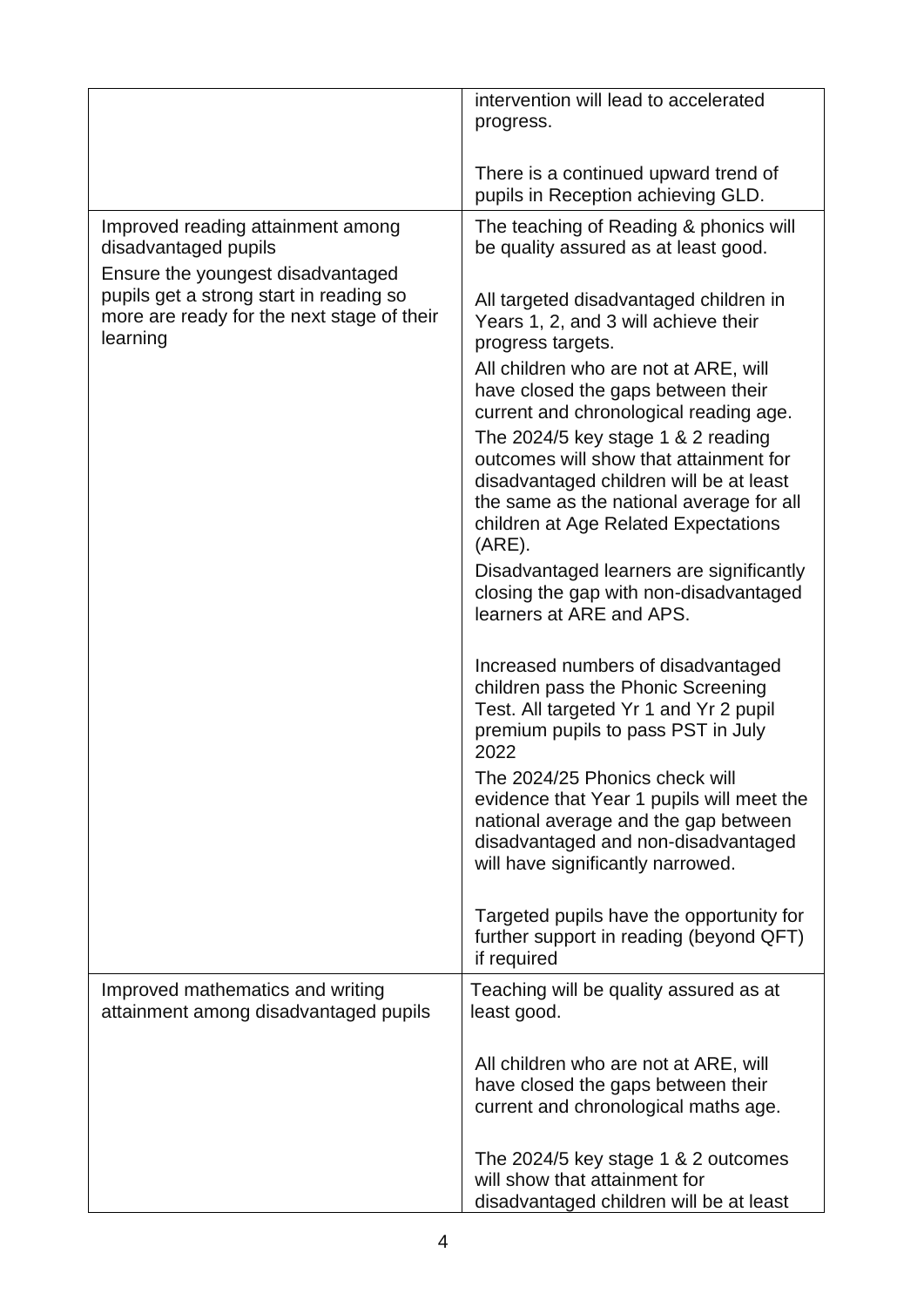|                                                                                                                                                                                                                                                                                                                                                                                                                                                                                                                                                                                                                                                                                                                               | the same as the national average for all<br>children at Age Related Expectations<br>$(ARE)$ .<br>Disadvantaged learners are significantly<br>closing the gap with non-disadvantaged<br>learners at ARE and APS.<br>Targeted pupils have the opportunity for<br>further support in reading (beyond QFT)<br>if required                                                                                                                                                                                                                                                                                                                                                                       |
|-------------------------------------------------------------------------------------------------------------------------------------------------------------------------------------------------------------------------------------------------------------------------------------------------------------------------------------------------------------------------------------------------------------------------------------------------------------------------------------------------------------------------------------------------------------------------------------------------------------------------------------------------------------------------------------------------------------------------------|---------------------------------------------------------------------------------------------------------------------------------------------------------------------------------------------------------------------------------------------------------------------------------------------------------------------------------------------------------------------------------------------------------------------------------------------------------------------------------------------------------------------------------------------------------------------------------------------------------------------------------------------------------------------------------------------|
| Following the pandemic, achieve and<br>sustain improved well-being for all<br>children and particularly those who are<br>disadvantaged.<br>In some households domestic/social<br>issues e.g. housing, poverty, health<br>inequalities and parenting, effect the<br>behaviour and wellbeing of children to the<br>extent that they are affecting their<br>engagement in learning.<br>-Of the pupils on the learning mentor<br>caseload 70% are from disadvantaged<br>households.<br>-Of the pupils attending nurture group<br>75% are from disadvantaged households.<br>-Of the families who benefit from working<br>with the school's safeguarding officer, the<br>significant majority are from<br>disadvantaged households. | All pupils have access to a rich, broad<br>and balanced, age-related curriculum.<br>Scaffolding will be in place to ensure<br>that children can access it.<br>Investment in safeguarding<br>professionals will result in robust<br>safeguarding practices and procedures<br>and a rapid response to concerns.<br>Investment in learning mentors will<br>contribute towards sustained high levels<br>of wellbeing and good behaviour for<br>learning demonstrated through<br>qualitative data from pupil voice, pupil<br>and parent surveys and staff<br>observations. Incidents of bullying will be<br>low.<br>High participation in enrichment<br>activities amongst disadvantaged pupils. |
| To achieve and sustain improved<br>attendance for disadvantaged children. To<br>significantly reduce disadvantaged<br>persistent absence                                                                                                                                                                                                                                                                                                                                                                                                                                                                                                                                                                                      | The attendance gap between<br>disadvantaged pupils and their non-<br>disadvantaged peers being reduced by<br>$2%$ .                                                                                                                                                                                                                                                                                                                                                                                                                                                                                                                                                                         |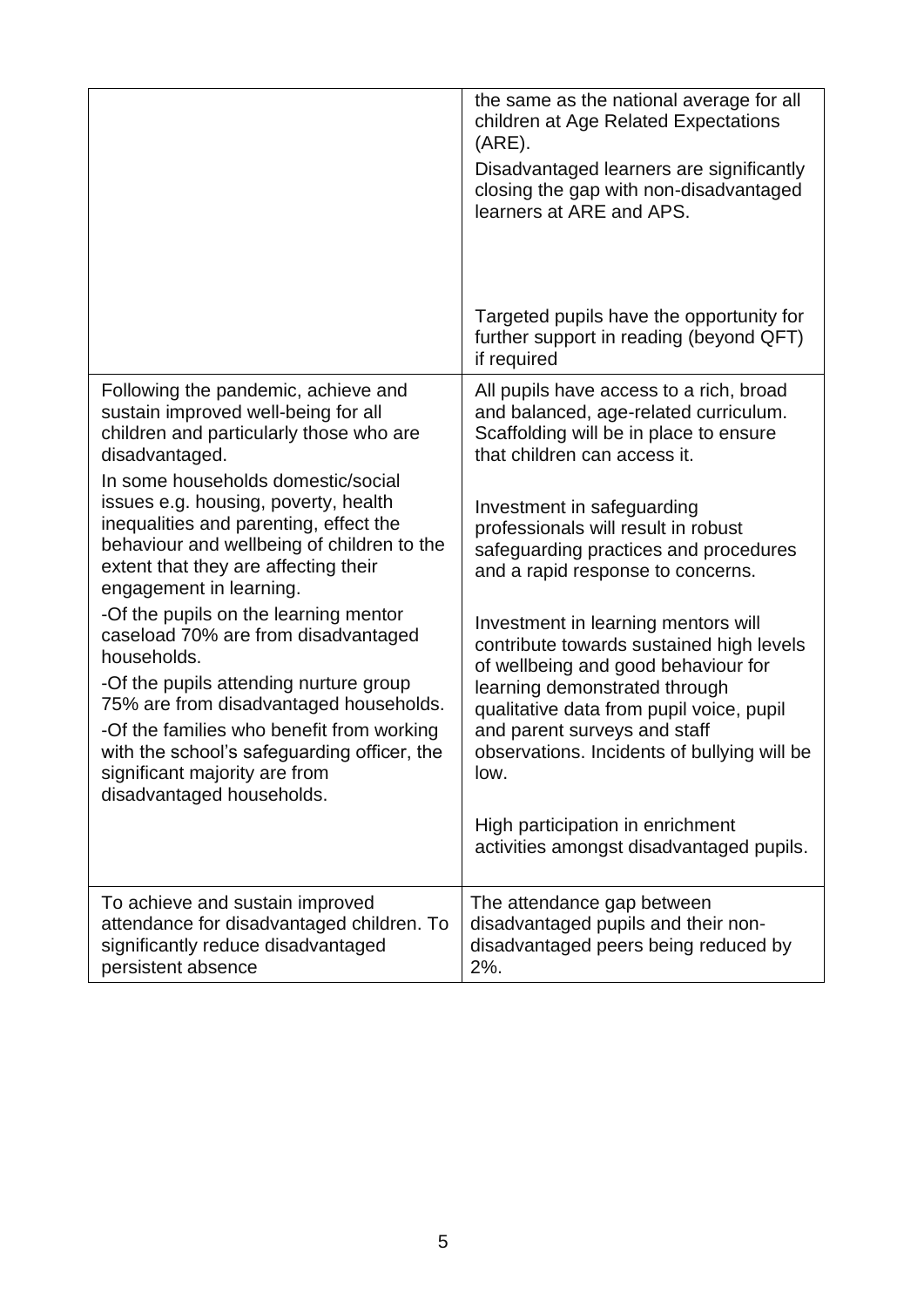## **Activity in this academic year**

This details how we intend to spend our pupil premium (and recovery premium funding) **this academic year** to address the challenges listed above.

### **Teaching (for example, CPD, recruitment and retention)**

Budgeted cost: £92,000

| <b>Activity</b>                                                                                                                                                                                                                                                    | Evidence that supports this approach                                                                                                                                                                                                                                                                                                                                   | <b>Challenge</b><br>number(s)<br>addresse<br>d |
|--------------------------------------------------------------------------------------------------------------------------------------------------------------------------------------------------------------------------------------------------------------------|------------------------------------------------------------------------------------------------------------------------------------------------------------------------------------------------------------------------------------------------------------------------------------------------------------------------------------------------------------------------|------------------------------------------------|
| <b>Ensure quality first</b><br>teaching is strong<br>across all subjects<br>Ensuring enough time<br>for Literacy, Maths and<br><b>EYFS Leads to monitor,</b><br>teaching and progress<br>across the school.                                                        | EEF guidance report: Quality first teaching<br>https://educationendowmentfoundation.org.<br>uk/support-for-schools/school-<br>improvement-planning/1-high-quality-<br>teaching<br><b>Great Teaching toolkit</b><br>Rosenshine principles<br>https://educationendowmentfoundation.org.<br>uk/education-evidence/guidance-<br>reports/effective-professional-development | $1 - 5$                                        |
| <b>Ensuring teachers</b><br>(especially NQTs) and<br>teaching assistants have<br>opportunities for<br>professional<br>development and<br>colleague coaching.<br>Ensuring enough time<br>for Literacy and Maths<br>Leads to lead CPD for<br>staff and support those | https://educationendowmentfoundation.org.<br>uk/education-evidence/guidance-<br>reports/effective-professional-development<br>https://educationendowmentfoundation.org.<br>uk/education-evidence/guidance-<br>reports/feedback<br>EEF guidance report: Making the Best use<br>of Teaching Assistants                                                                   | $1 - 5$                                        |
| who need input.<br>Maintain and resource a<br>curriculum that<br>continues to be broad<br>and balanced for all<br>students,                                                                                                                                        | Maximising the Impact of the Pupil<br>Premium; Marc Rowland (2018)                                                                                                                                                                                                                                                                                                     | $1 - 5$                                        |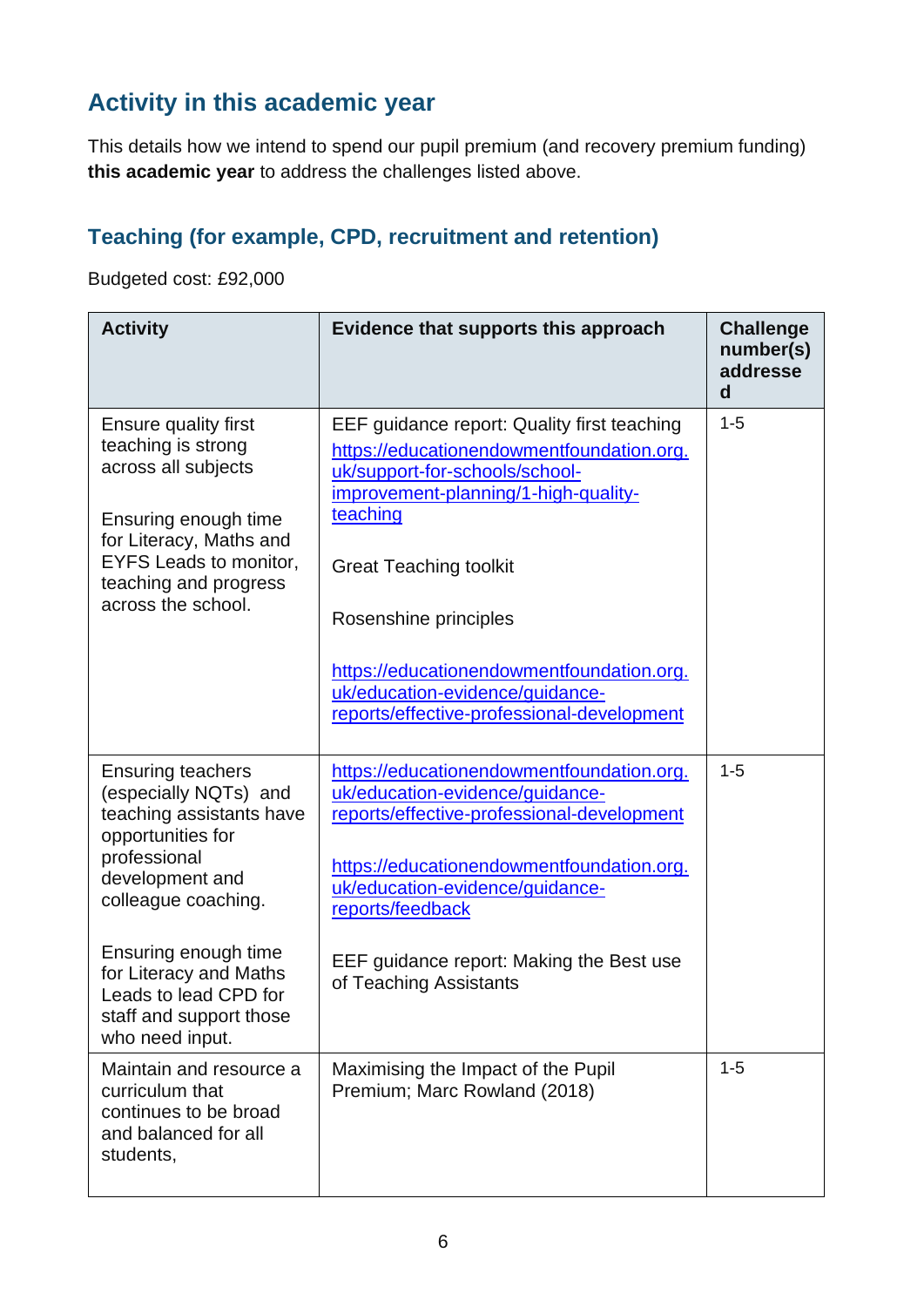| Ensure our curriculum<br>offers a range of real-life<br>learning opportunities to<br>increase cultural capital                                                                                                                                                                                                                                                                                                                                                |                                                                                                                                                                                                                                                                                                                                                                            |                |
|---------------------------------------------------------------------------------------------------------------------------------------------------------------------------------------------------------------------------------------------------------------------------------------------------------------------------------------------------------------------------------------------------------------------------------------------------------------|----------------------------------------------------------------------------------------------------------------------------------------------------------------------------------------------------------------------------------------------------------------------------------------------------------------------------------------------------------------------------|----------------|
| Ensure that all subject<br>leaders have release<br>time to alongside the<br>curriculum leader to<br>develop, monitor<br>evaluate and review<br>their subject action plans                                                                                                                                                                                                                                                                                     |                                                                                                                                                                                                                                                                                                                                                                            |                |
| Additional time for DHT<br>and EYFS leader to lead<br>phonics project<br>Embed high quality<br>teaching of phonics<br><b>Purchasing RWI</b><br>synthetic phonics for<br>reading.<br>Ensure all relevant staff<br>(including new staff)<br>have received paid-for<br>training to deliver the<br>phonics scheme<br>effectively.<br>Staff who have<br>previously completed<br>this training to receive<br>refresher training<br>relevant to their year<br>group. | Teaching and Learning Toolkit EEF:<br><b>Phonics</b><br>The Reading Framework: DFE<br><b>EEF Guidance report: Improving Literacy</b><br>Skills in KS1<br>Systematic synthetic phonics approaches<br>have a strong evidence base, including the<br>EEF, that indicates a positive impact on the<br>accuracy of word reading and particularly for<br>disadvantaged children. | $\overline{2}$ |
| <b>Establish Mastery</b><br>for Maths (initially Year<br>One and Year Six) and<br>continue with training for<br>Maths Lead and Year<br>three Teacher.<br>Train 1 teacher in<br>$R, 1, 2$ and 3 in the<br>new programme<br>called Mastering<br>Number<br>(NCETM).<br>15 minute lesson<br>every day in<br>years R, 1 & 2 and                                                                                                                                    | EEF T & L toolkit-mastery                                                                                                                                                                                                                                                                                                                                                  | 3              |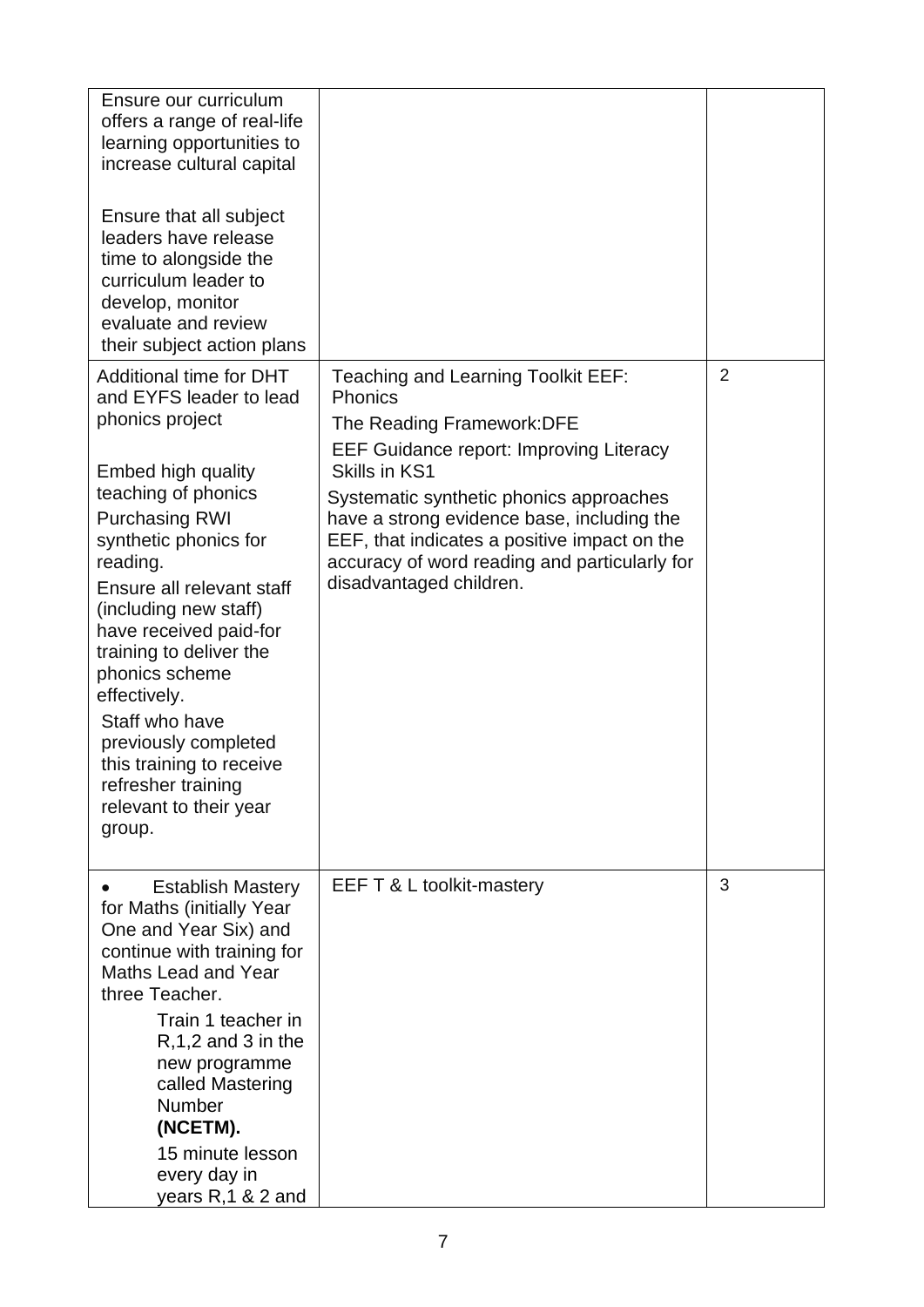| used as an<br>intervention in<br>year 3.                                                                       |  |
|----------------------------------------------------------------------------------------------------------------|--|
| Purchase of<br>$\bullet$<br>Mathletics- an online<br>maths program made for<br>classrooms and home<br>learning |  |

#### **Targeted academic support (for example, tutoring, one-to-one support structured interventions)**

Budgeted cost: £ *81, 000*

| <b>Activity</b>                                                                                                                                                | <b>Evidence that</b><br>supports this<br>approach                                                                                         | <b>Challenge</b><br>number(s)<br>addressed |
|----------------------------------------------------------------------------------------------------------------------------------------------------------------|-------------------------------------------------------------------------------------------------------------------------------------------|--------------------------------------------|
| <b>Nuffield Early Language Support</b><br>for children in year R & 1 with<br>communication skills below age<br>related expectations.                           | <b>EEF T&amp;L toolkit-oral</b><br>language interventions                                                                                 | 1                                          |
| Skilled staff from Inclusion unit<br>provide materials and support for<br>children across the school who<br>have language and communication<br>needs.          |                                                                                                                                           |                                            |
| Planning to include vocabulary<br>elements through use of UL<br>curriculum and Word Aware.                                                                     |                                                                                                                                           |                                            |
| Learning environments to be<br>informational and language rich.                                                                                                |                                                                                                                                           |                                            |
| Additional phonics sessions and<br>reading interventions targeted at<br>disadvantaged pupils in order to<br>build fluency in reading at the<br>earliest point. | Phonics approaches<br>have a strong evidence<br>base indicating a<br>positive impact on<br>pupils, particularly from<br>disadvantaged     | 2,1                                        |
| LSAs under the close direction of<br>the year based teaching team,<br>English team and SENDCo.                                                                 | backgrounds. Targeted<br>phonics interventions<br>have been shown to be<br>more effective when<br>delivered as regular<br>sessions over a |                                            |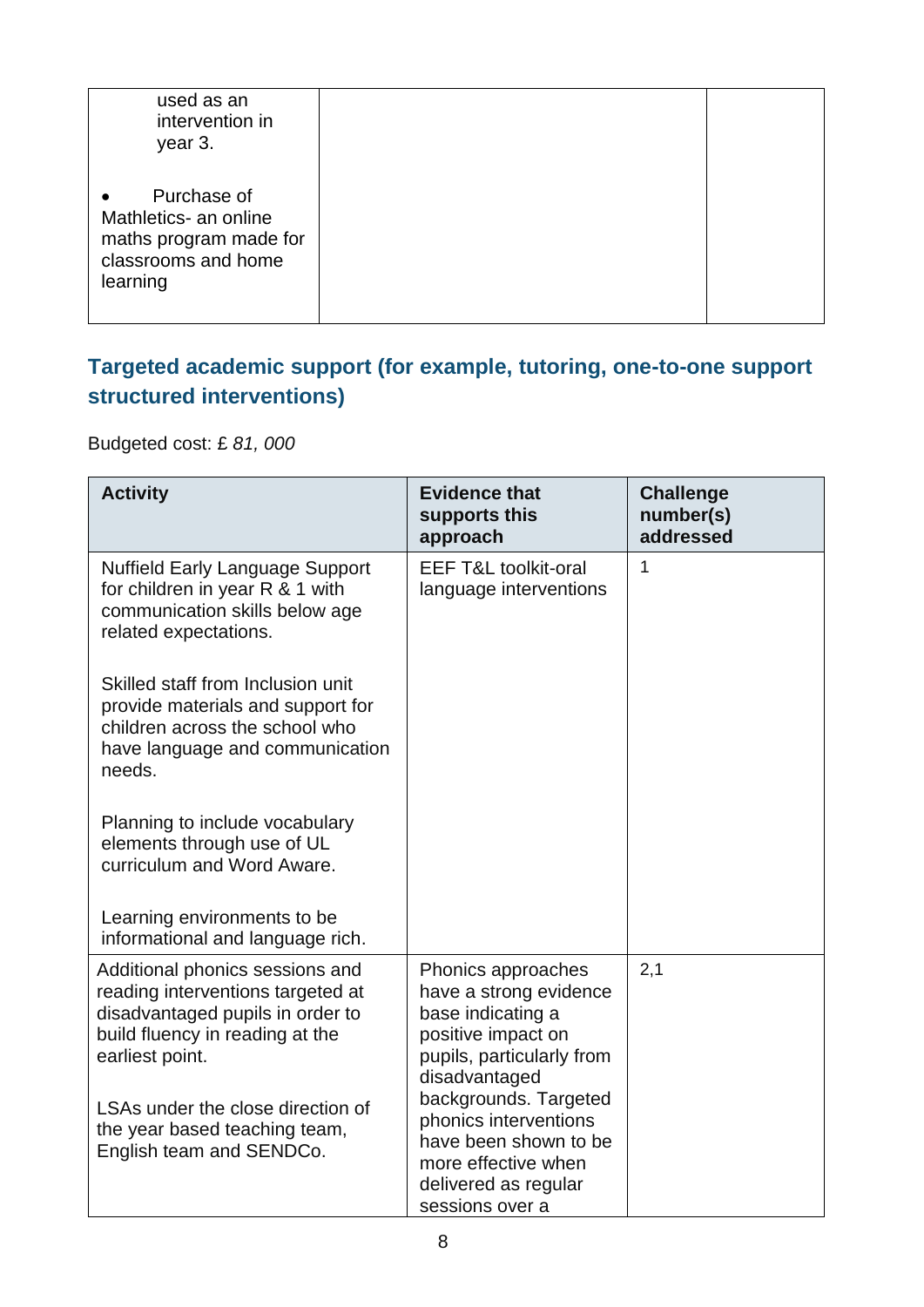|                                                                                                                                                                                                                                                                                                                                                                                                                                                                                                                                                                                  | sustained period.<br><b>Phonics Toolkit Strand</b><br>EEF                                                                                                                                                                                                                                                                                         |                     |
|----------------------------------------------------------------------------------------------------------------------------------------------------------------------------------------------------------------------------------------------------------------------------------------------------------------------------------------------------------------------------------------------------------------------------------------------------------------------------------------------------------------------------------------------------------------------------------|---------------------------------------------------------------------------------------------------------------------------------------------------------------------------------------------------------------------------------------------------------------------------------------------------------------------------------------------------|---------------------|
| Participation with the National<br><b>Tutoring Programme to provide</b><br>external provider tuition by a<br>teacher for those disadvantaged<br>pupils whose education has been<br>impacted the most by the<br>pandemic in reading.<br>FFT lightning squad-5 days week<br>for 1 year for children in years 1,2<br>and $3.$                                                                                                                                                                                                                                                       | There is a significant<br>evidence base<br>indicating small group<br>and individual tuition<br>targeted at specific<br>needs can be an<br>effective method to<br>support all pupils and<br>especially low attaining<br>pupils or those who<br>have fallen behind.<br>One to one tuition: EEF<br>Small group tuition<br><b>Toolkit Strand: EEF</b> | $\overline{2}$      |
| To provide focused 1:1 and small<br>group tutoring by a teacher in<br>phonics, reading, writing and<br>maths.<br>-Phonics interventions 3 days/week<br>for two terms-external provider<br>-Phonics gap filling by DHT years<br>R,1 and 2-half/day/week<br>-English and Maths gap filling. Year<br>6 two terms, year 5 one term<br>After school tutoring R, W, M<br>Year R (2 teachers)<br>Year 5 (2 teachers)<br>Year 6 (4 teachers)<br>Additional staffing ensuring high<br>levels of targeted support and high<br>quality interventions<br>Year 3 & 5 Peer tutoring in reading | <b>EEF</b> research shows<br>that intensive 1:1 and<br>small group focused<br>teaching rapidly<br>enables to learn and<br>thus accelerate their<br>progress in phonics,<br>reading, writing and<br>maths.<br><b>EEF Peer tutoring</b>                                                                                                             | 23                  |
| Purchased SHINE interventions for<br>Reading and Maths and trained<br>TA's and teachers to deliver these.                                                                                                                                                                                                                                                                                                                                                                                                                                                                        | Research has shown<br>the highly structured,<br>small-step<br>interventions offered by<br><b>SHINE</b> accelerates<br>children's learning and<br>fills the gaps enabling                                                                                                                                                                          | $\overline{2}$<br>3 |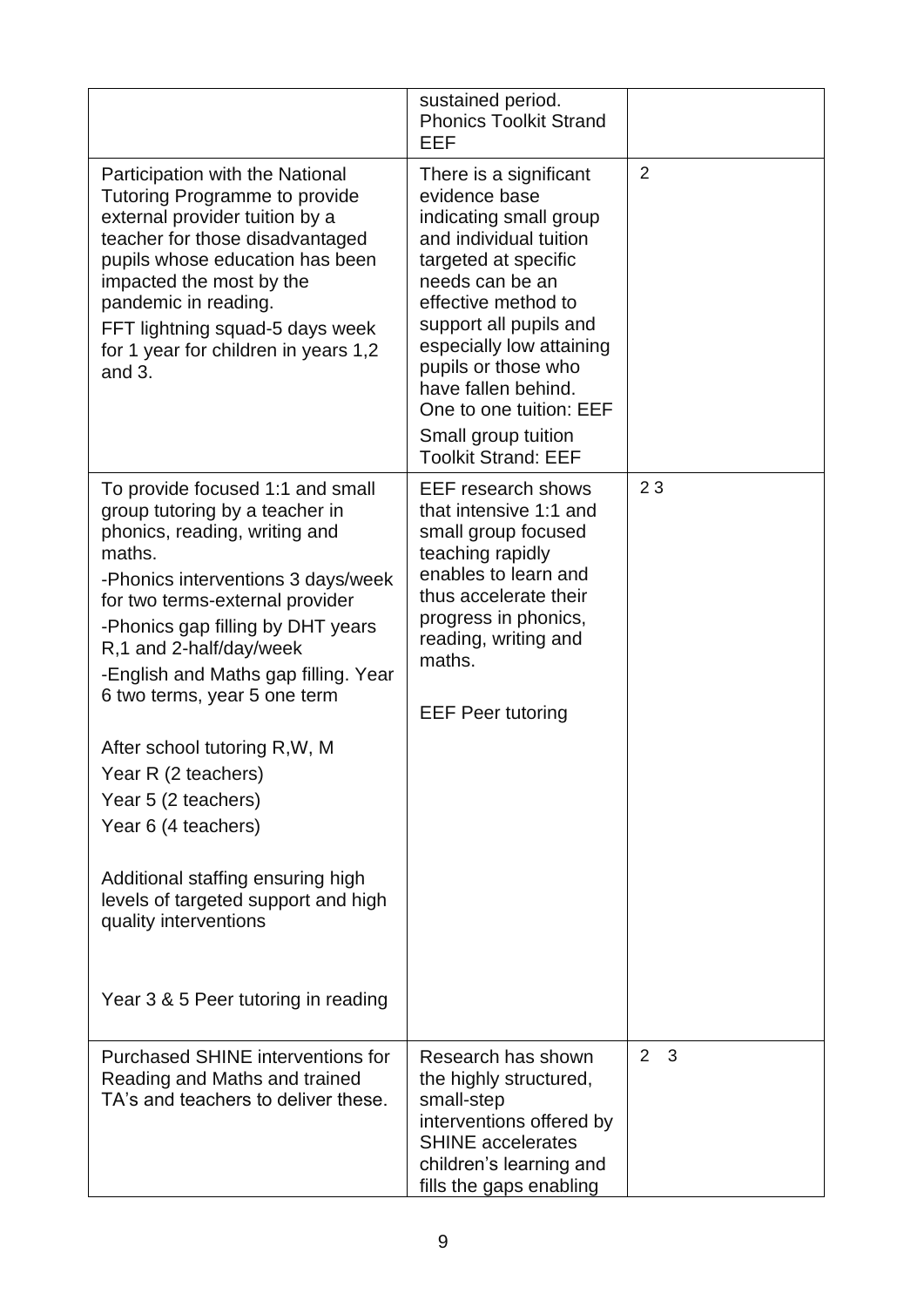### **Wider strategies (for example, related to attendance, behaviour, wellbeing)**

Budgeted cost: £99,000

| <b>Activity</b>                                                                                                                                                                                                                                                                                                                                                                                                                                                              | Evidence that supports this approach                                                                                                                                                                                                                                                                                                                                                                                                                                                                                                         | <b>Challenge</b><br>number(s)<br>addressed |
|------------------------------------------------------------------------------------------------------------------------------------------------------------------------------------------------------------------------------------------------------------------------------------------------------------------------------------------------------------------------------------------------------------------------------------------------------------------------------|----------------------------------------------------------------------------------------------------------------------------------------------------------------------------------------------------------------------------------------------------------------------------------------------------------------------------------------------------------------------------------------------------------------------------------------------------------------------------------------------------------------------------------------------|--------------------------------------------|
| The school supports a<br>breakfast club which is<br>free to all children. The<br>intention is that this will<br>encourage children to<br>attend school, be<br>punctual and ready to<br>learn. It ensures that<br>children begin the day<br>having eaten a good<br>breakfast and provides a<br>positive opportunity for<br>social interaction.<br>Children are encouraged<br>to build healthy and<br>respectful relationships<br>across the year groups.                      | There is significant evidence that indicates<br>that children require their basic needs to<br>be met in order to thrive. (see e.g.<br>Maslow) The breakfast club encourages<br>good attendance and there is a strong<br>evidence base that indicates that this<br>results in positive academic achievement<br>and positive well-being based on<br>sustained relationships with peers.                                                                                                                                                        | 45                                         |
| We employ 4 learning<br>mentors who provide<br>dedicated pastoral<br>support time to ensure<br>enhanced attendance and<br>well-being for<br>disadvantaged children<br>(For example: meet and<br>greet on gate, wake up<br>calls, collection and drop<br>off of children, attendance<br>meetings and monitoring.)<br>We run a nurture group<br>that ensures that<br>children's emotional<br>needs are met in order<br>that they are better able<br>to focus on their learning | There is extensive evidence associating<br>development of childhood social and<br>emotional skills with improved outcomes<br>at school and in later life. This can include<br>improved academic performance,<br>attitudes, behaviour and relationships with<br>peers.<br>Research shows that when there is<br>dedicated time given by a person with a<br>consistent approach working with a<br>disadvantaged child and their<br>families/carers the building of a strong<br>relationship means that attendance and<br>well-being is boosted. | 45                                         |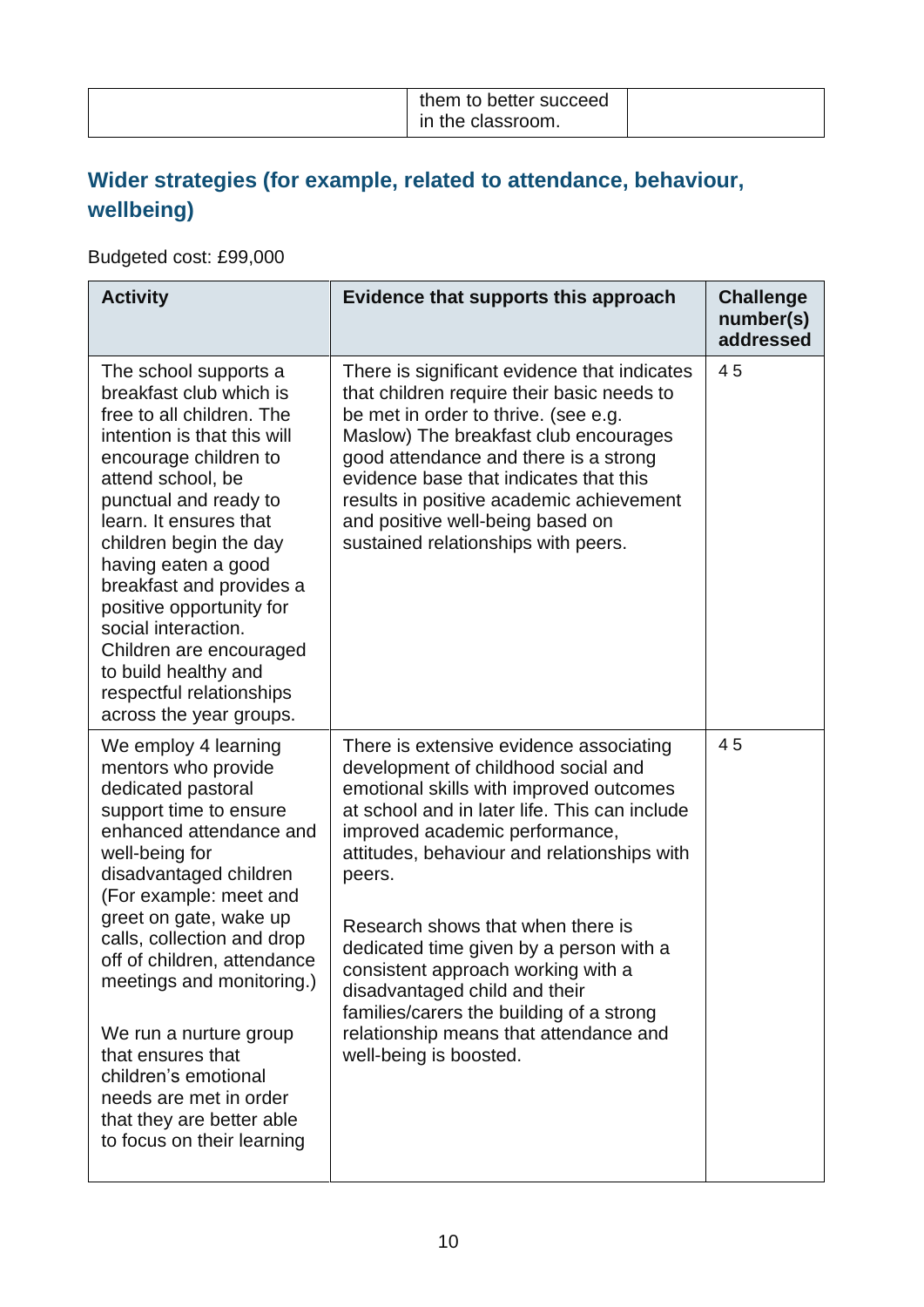| We employ 2<br>safeguarding officers<br>(FTE 1.00)                                                                                                            |  |
|---------------------------------------------------------------------------------------------------------------------------------------------------------------|--|
| Use strategies from<br>attachment and trauma<br>training to provide tools to<br>support all children.<br>These are to be<br>progressive across the<br>school. |  |
| We have established a<br>wellbeing group to look at<br>ways to facilitate staff<br>wellbeing.                                                                 |  |

# **Total budgeted cost: £** *272,000*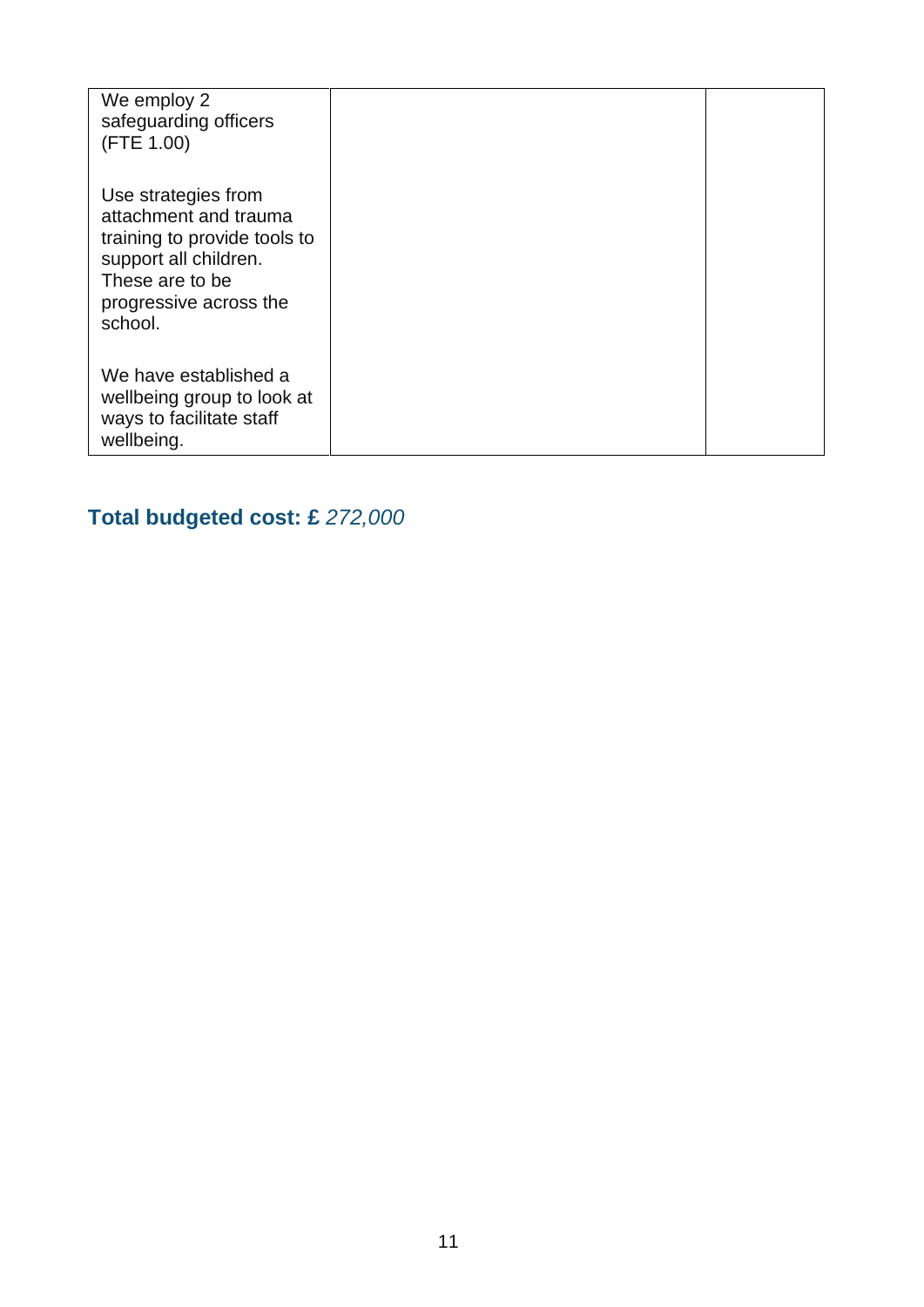# **Part B: Review of outcomes in the previous academic year**

### **Pupil premium strategy outcomes**

This details the impact that our pupil premium activity had on pupils in the 2020 to 2021 academic year.

School assessments during 2020/21 indicated that the performance of disadvantaged pupils was lower than in the previous year in key areas of the curriculum. Despite being on track during the first year of the plan, as a result of the impact of quality first teaching, the outcomes we aimed to achieve in our previous strategy by the end of 2020/21 were not fully realised.

As evidenced in schools across the country, partial school closure was most detrimental to our disadvantaged pupils as they were not able to benefit from the consistent delivery of teaching and targeted intervention as planned.

However, there were positive aspects of the plan.

The affects of the pandemic were mitigated by our resolution to maintain a high-quality curriculum, deliver live remote learning, provide IT support and equipment and maintain strong channels of communication. Keeping the school open for vulnerable pupils and continuing with SEN support and interventions e.g. NELI remained a priority and had an impact in preventing further disparity.

The teaching of phonics is now embedded across the school. Children access phonically decodable books within the classroom, to take home and have access to a further range of books, where appropriate, to support their love of reading. Training for staff continued to take place during the pandemic in order that staff are confident in teaching and using the programme. Although phonics is very difficult to teach remotely more children across the school are on the correct learning trajectory than previously.

Under the plan, the school received considerable input from UL advisers and other experts which had a considerable impact on the quality of the curriculum and the standards of teaching and learning in English and Maths. For example, White Rose is now used consistently well across the school and the new EYFS curriculum and practices are embedded.

Although the pandemic had a negative effect on attendance nationally, and overall attendance was lower than in previous years, the school worked very hard to ensure that vulnerable pupils were in school. Other pupils were supported to access online learning through targeted support and intervention by staff. Our pastoral team worked